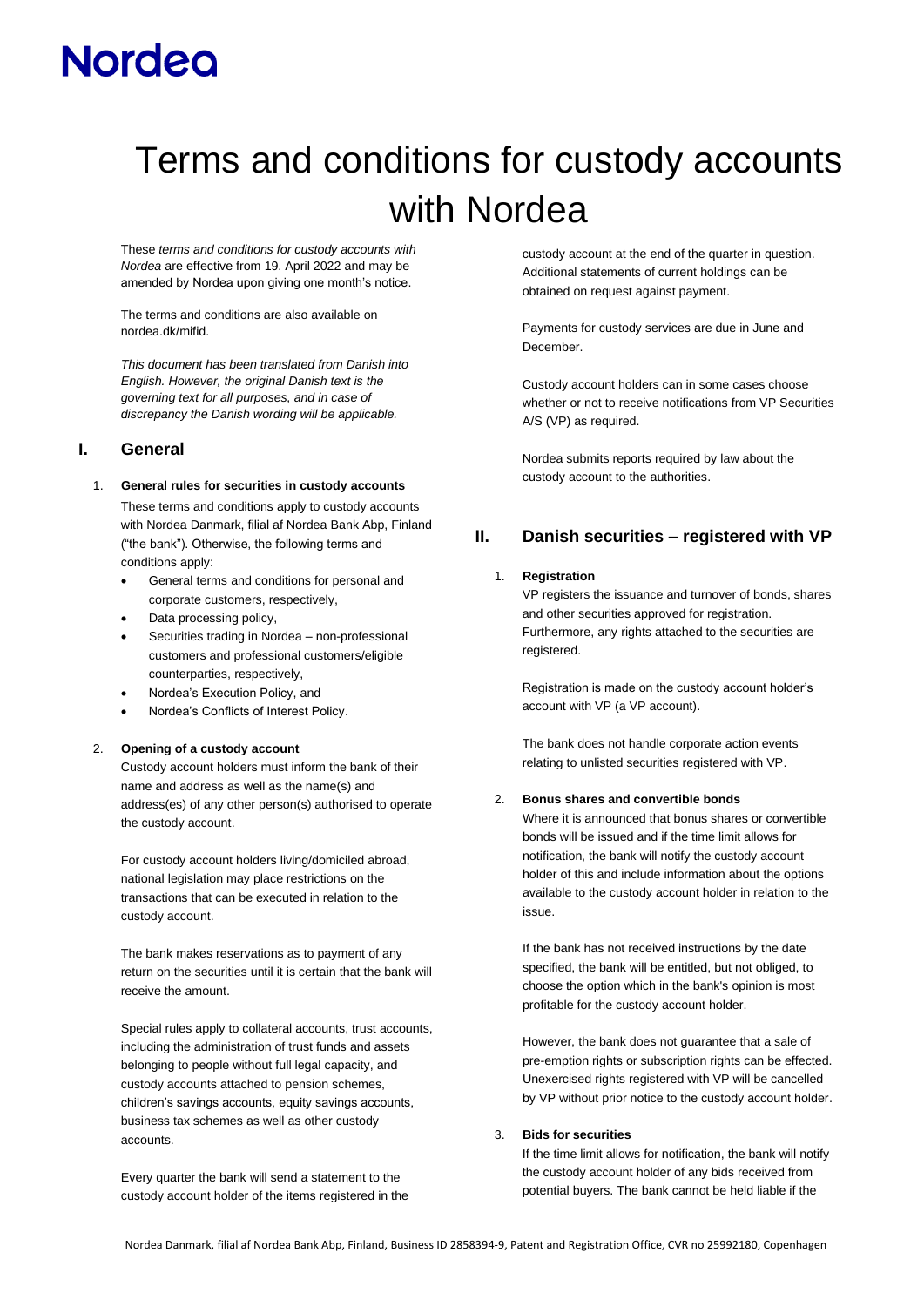custody account holder does not accept a bid within the time limit specified.

### 4. **New issues**

If the time limit for subscription allows for notification, the bank will notify the custody account holder of any new issue of shares and/or bonds with pre-emption rights. The notification will contain information about the options available to the custody account holder in relation to the new issue.

If the bank has not received instructions before expiry of the time limit, the bank will be entitled, but not obliged, to sell the subscription rights at the best price obtainable. The bank does not guarantee that such a sale can be effected.

Payment for any subscription/exercise of subscription rights must be available on the settlement account on the subscription date.

Unexercised subscription rights registered with VP will be cancelled by VP after the closing of the subscription period without prior notice to the custody account holder.

#### 5. **Interest**

Interest on Danish bonds will be settled on the settlement account on the due date.

#### 6. **Drawing of bonds for redemption**

If Danish bonds are drawn for redemption, the amount drawn will be credited to the settlement account on the due date. Unless otherwise agreed, no notification will be sent to the custody account holder and any other holders of rights relating to the custody account.

#### 7. **Dividends**

Dividends on Danish shares and investment fund shares less withholding tax, if any, will normally be credited to the settlement account on the third business day after the general meeting.

If the custody account holder is liable to tax in a country that has entered into a double taxation treaty with Denmark, the custody account holder can in respect of certain countries agree with the bank that a lower withholding tax rate should be applied.

It is possible to enter into an agreement on the automatic reinvestment of dividends on some investment funds.

#### 8. **Registration in the holder's name**

Until 1 July 2015 it was possible for Danish issuers of securities to lay down in their articles of association whether shares should be issued in registered or bearer form. Since 1 July 2015 issuers can no longer decide that shares should be issued in bearer form and all

shares issued after that date will therefore be registered in the name of the holder.

#### 9. **Special rules for bearer shares**

Existing bearer shares will only be registered in the holder's name at the request of the custody account holder.

According to the Danish Companies Act custody account holders cannot exercise their rights as holders of shares if the shares have not been registered in the name of the holder in the company's register and/or the Danish Business Authority's register of bearer shares. It is thus the holders of the shares who are responsible for registering their ownership if they want to exercise their rights as holders of bearer shares. The registration requirement does not apply to shares listed on the stock exchange, though.

Bearer shares that change status to shares in registered form as well as shares that already are in registered form will be registered in the holder's name unless otherwise agreed. Securities sold will be deregistered.

### **III. Foreign securities – registered with VP**

#### 1. **General**

Any return on foreign securities registered with VP will be transferred to the bank and credited to the custody account holder's settlement account.

If the custody account holder is liable to tax in Denmark and a double tax treaty has been entered into between Denmark and the country of origin of the foreign securities, the bank can help to ensure that the custody account holder is covered by the treaty.

Foreign bonds registered with VP cannot be registered in the name of the holder, even if they can be registered in the holder's name in the country of origin.

### **IV. General rules for securities in VP**

#### 1. **Deregistration**

When a security is no longer registered with VP, the custody account holder and any holders of rights relating to the custody account will receive a letter explaining the procedure for the delivery of documents in replacement of the registered securities.

#### 2. **Legislation**

The specific rules applying to registration with VP appear from the Danish Capital Markets Act as well as from the executive orders issued under the Act.

Nordea Danmark, filial af Nordea Bank Abp, Finland, Business ID 2858394-9, Patent and Registration Office, CVR no 25992180, Copenhagen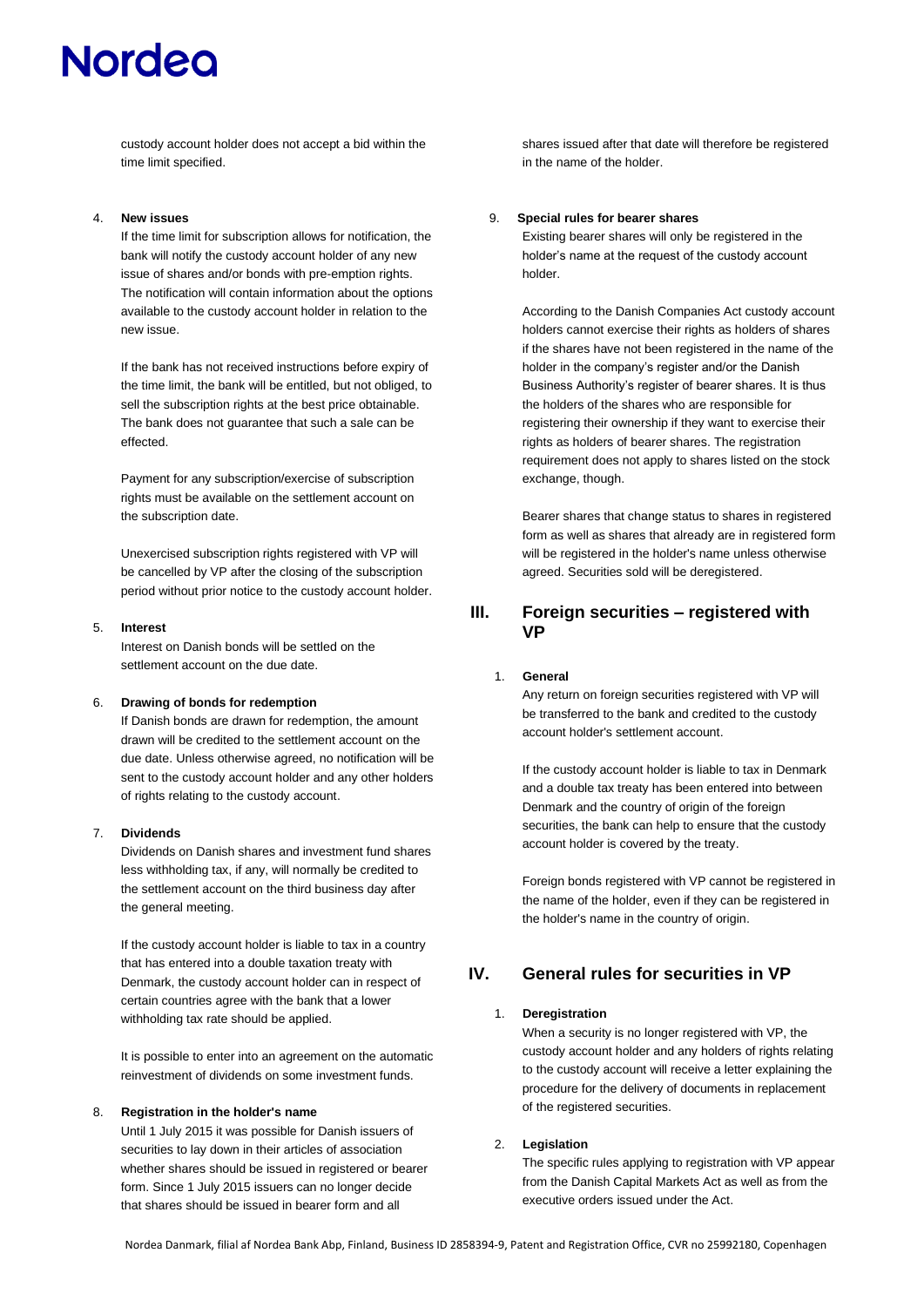#### 3. **Compensation**

VP is liable in damages for any loss resulting from VP's errors in connection with registration, alteration or cancellation of rights attaching to accounts with VP or payments made from these accounts in accordance with applicable law.

The bank is, in its capacity as account controller, in accordance with applicable law liable in damages for any loss resulting from its own errors in connection with the effecting of registration, alteration or cancellation of rights attached to accounts with VP or payments made from these accounts.

If the custody account holder has contributed to the error, with intent or through negligence, the damages from VP or the bank may be reduced or the right to damages may be entirely lost.

## **V. Foreign securities –** *not* **registered with VP**

#### 1. **Safekeeping**

Unless otherwise agreed, foreign securities are generally held in a joint custody account with a foreign custodian bank designated by the bank, in the bank's name, but separated from the bank's other securities.

As the securities are not registered with VP, they are not comprised by the compensation scheme under the Danish Capital Markets Act.

The bank will be liable for any losses due to the inadequate solvency of the foreign custodian bank and for any errors or mistakes made in respect of the securities deposited. Hence, the custody account holder is protected against losses if the foreign custodian bank goes bankrupt.

The custody account holder is to the same extent as the bank subject to any rules of law and customs that apply to the foreign custodian bank as well as to its terms and conditions.

The bank is entitled to provide information about the identity of the custody account holder, the holdings of securities as well as dividend and interest payments if required by the laws of the country in question.

Notices of general meetings will be forwarded in accordance with chapter VI herein. With respect to companies not covered by chapter VI herein, the custody account holder cannot expect to receive notices of general meetings and cannot exercise any voting rights via the bank.

Other notices from the companies will only be forwarded if they concern corporate action events that in the bank's opinion can result in a significant change in the value of the security.

#### 2. **New issues, bonus shares etc**

If the time limit for subscription allows for notification, the bank will notify the custody account holder of any new share issue and/or invitation to subscribe for bonds, including convertible bonds and warrants, as well as any bonus share issue.

The bank cannot be held liable if the custody account holder does not respond within the set time limit or if the custody account holder is not entitled to carry out the transaction.

The bank will always try to carry out instructions from the custody account holder but cannot guarantee that the instructions are executed.

Settlement of an issue, including the crediting of proceeds etc, will not be effected until the correspondent bank has made the proceeds available to the bank.

#### 3. **Interest payments etc**

Interest payments etc on bonds deposited in the bank's name with a custodian bank chosen by the bank will normally be settled on the custody account holder's settlement account on the due date.

#### 4. **Dividends**

Any share dividends received by the bank will be credited to the custody account holder's settlement account as soon as the bank has been notified by the foreign custodian bank that dividend has been paid and the amount has been made available to the bank. Unless otherwise agreed, the bank is not responsible for the recovery of withholding tax paid abroad.

## **VI. Special rules on shareholder rights**

#### 1. **Scope**

On 3 September 2020 new rules came into force on the exercise of shareholder rights with respect to a company (the "issuer") which has its registered office in an EU member state and the shares of which are admitted to trading on a regulated market situated or operating within an EU member state. In these terms and conditions for custody accounts the new rules will be referred to as SRD II.

#### 2. **Identification of shareholders**

According to SRD II the bank is under an obligation, at the request of an issuer or a third party representing the